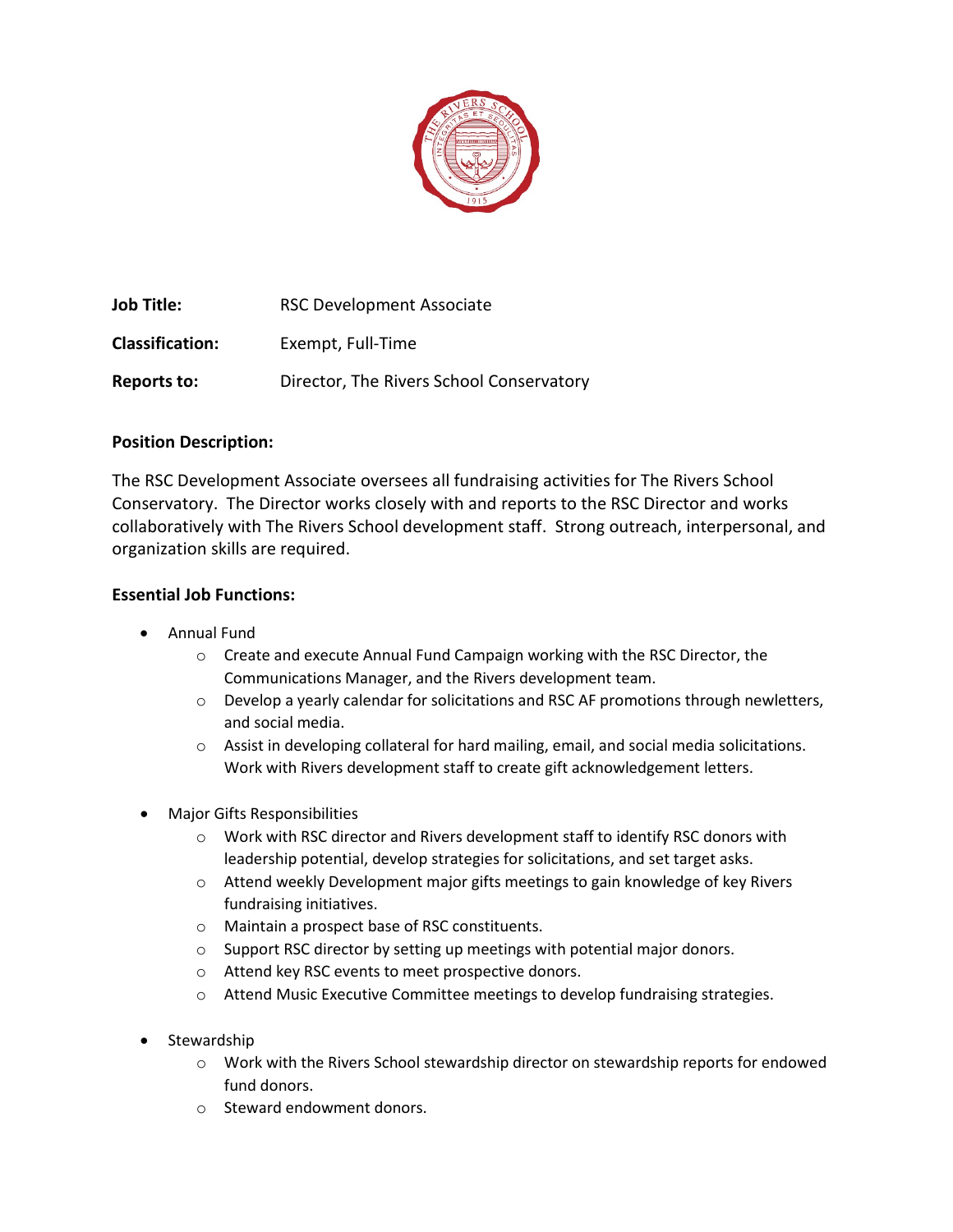- Coordinate Special Events, and Develop RSC Volunteer Activities
	- o Conservatory Open House
	- o Holiday Pops
	- o Faculty Appreciation Day
	- o Performathon
	- o Develop a RSC Parent/Advisory Association
- Data Responsibilities
	- o Manage the RSC Database (Blackbaud's "Raiser's Edge) in collaboration with the Rivers Database manager.
	- o Maintain accurate RSC donor records in Raiser's Edge.
	- o Assist in centralizing data used in all mail communications and tracking in Raiser's Edge.
	- o Leverage applications in Raiser's Edge to execute Annual Fund and identify potential major donors.

### **Qualifications:**

- Bachelor's Degree
- 5 + years of experience in a music school or other non-profit development office.
- Superior oral and written communication skills.
- Familiarity with Blackbaud's Raiser's Edge system.
- Ability to prioritize and organize projects and work independently.
- Ability to collaborate with and guide parent and board volunteers.
- Self-motivated, collaborative, and willing to work beyond traditional office hours including evenings and weekends when necessary.
- Knowledge and understanding of current fundraising trends.

### **Salary:** Commensurate with experience

### **Required Skills:**

- Facility in MailChimp, Canva, Eventbrite, Facebook Ad Campaigns, Microsoft Applications, Google Drive, Jotform, Paperless Post, Adobe Creative Suite
- Ability to work independently and as part of a small team

## **To Apply:**

Email resume and cover letter to Gabriella Sanna, Director, The Rivers School Conservatory at [g.sanna@rivers.org.](mailto:g.sanna@rivers.org) No phone calls, please.

*The Rivers School is an equal opportunity employer dedicated to non-discrimination in employment. The Rivers School selects the best qualified for the job based on job-related qualifications regardless of race, age, religion, gender, national origin, ancestry, marital status, sexual orientation, gender identity, disability, veteran's status or any other status protected by applicable law. We welcome candidates who will increase our diversity; we encourage candidates of color to apply.*

**The Rivers School Conservatory** 333 Winter Street